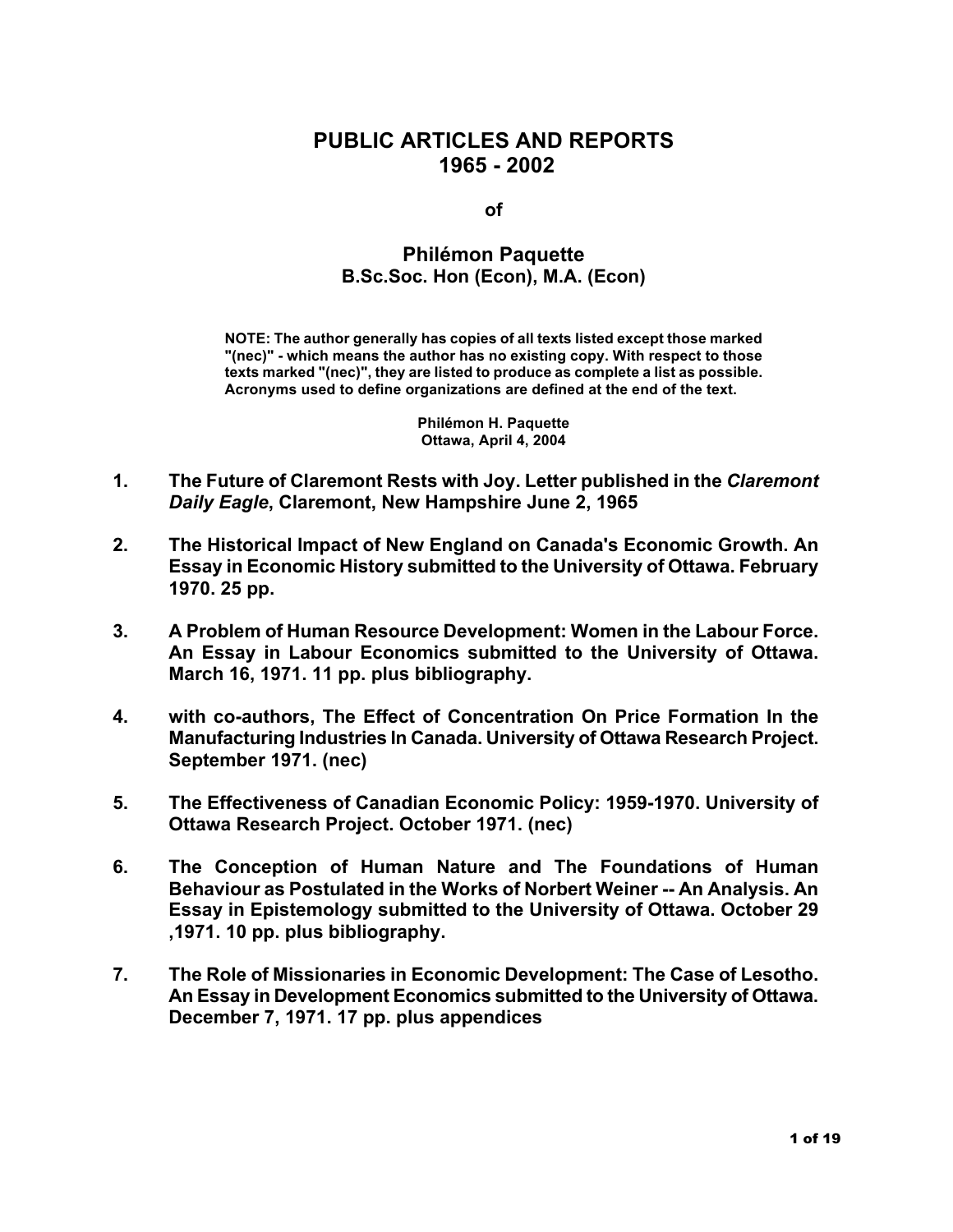- **8. Boulding's** *The Image* **-- A Critique of His Arguments and Presentation. An Essay in Epistemology submitted to the University of Ottawa. February 11, 1972. 12 pp. plus references**
- **9. A Consideration of the Soviet Price System and of the Executed and Suggested Reforms Since 1965. An Essay in Comparative Economic Systems submitted to the University of Ottawa. March 17, 1972. 18 pp. plus references.**
- **10. A Short Statement Regarding Modigliani and Miller Providing the Necessary Element for the Development of the Jorgenson -Siebert Theory of Corporate Investment Behaviour. An Essay in Macro-economic Theory submitted to the University of Ottawa. March 21, 1972. 6 pp. plus references.**
- **11. Is Freedom of Choice in Occupation A Reality in Any Economic System ? An Essay in Comparative Economic Systems submitted to the University of Ottawa. April 14, 1972. 12 pp. plus references.**
- **12. ON THE HOUSEHOLD, CONSUMPTION, TAXATION, AND WELFARE. A Prospectus for a Thesis Submitted to the University of Ottawa (John Zerbinis), May 1972. 8 pp. including bibliography.**
- **13. The Import and Export Elasticities Of the EEC Member States, by Commodity Groups. University of Ottawa Research Project. August 1972. (nec)**
- **14. A Consideration of the Information Package Presented to the Employees of Goodyear-Windsor. Study prepared for F. Belair, President, Local #289, United Rubber, Cork, and Tile Workers, Windsor, Vermont. August 1972**
- **15. A Consideration of the Information Package Presented to the Public Regarding the ABNAKI Health Plan. Article published in the** *Claremont Daily Eagle***, Claremont, New Hampshire, September 25, 1972**
- **16. The "State of the Art" In The Demand for International Reserves -- A Theoretical Study. University of Ottawa Research Project. November 1972. (nec)**
- **17. The Relationship Between the Level and The Variation In International Reserves -- A Time-Series/Cross-Sectional Econometric Study. University of Ottawa Research Project. December 1972. (nec)**
- **18. with co-authors, A Quarterly Model of the Foreign Sector of the Canadian Economy (UOX-1 FTS). University of Ottawa Research Project. December 1972. (nec)**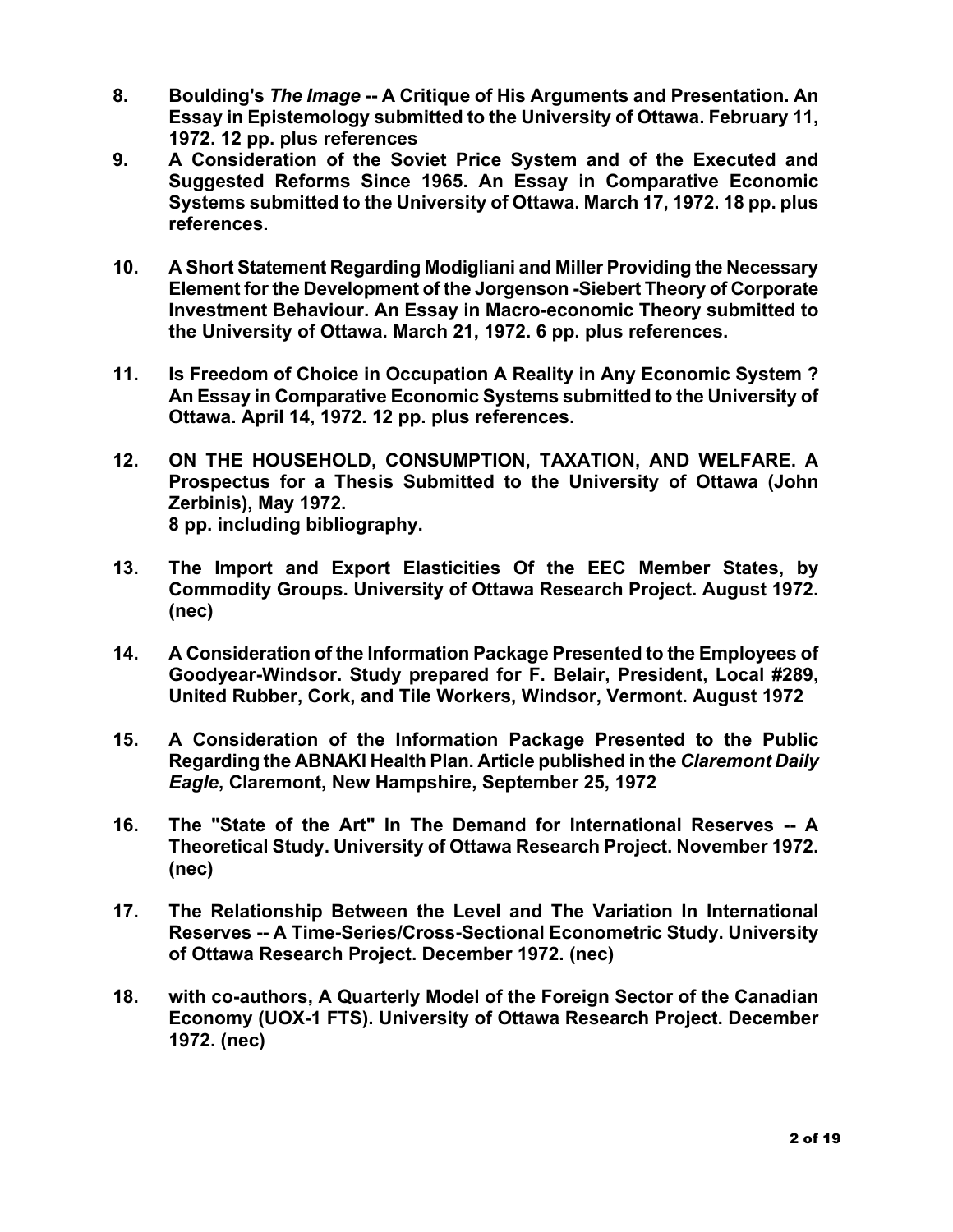- **19. Economic Planning In The Soviet Union: Models and Application -- A Critique. An Essay in Economic Planning submitted to the University of Ottawa. December 14, 1972. 16 pp.**
- **20. co-authored with James Parker. Income and Allowable Assets in the Provincial Social Assistance Acts: An Expository Paper. HWC/IMD Study. August 1973. 55 pp.**
- **21. Philosophical Approaches to the Determination of a Minimum Income. HWC/IMD Study. October 1973. 18 pp. ( Published as one chapter in Working Paper # 122 of the Federal-Provincial Working Party on Social Security Review, St. John's, Newfoundland November 1973).**
- **22. Development of Criteria for Selecting Support Levels: IID- THE RELATIVE APPROACH. HWC/IMD Study. November 5, 1973. 7 pp.( Published as one chapter in Working Paper # 122 of the Federal-Provincial Working Party on Social Security Review, St. John's, Newfoundland November 1973).**
- **23. A Consideration of the Rawlsian Pure Distribution System Under Paretian Criteria and of the Castonguay-Nepveu Social Welfare System Under Rawlsian Institutional Requirements for a Just Socio-Economic System. An Essay in Public Finance submitted to the University of Ottawa. November 27, 1973. 23 pp. plus appendices.**
- **24. The Quebec Memoranda: Fifteen Memoranda on the Castonguay-Nepveu Report/Quebec Social Security System written over the period August 1973 through March 1974. HWC/IMD Study. April 1974. 159 pp.**
- **25. A Study To Test the Impact on Inter-provincial Wage Disparities and Industry Profits of a Direct Wage Subsidy. HWC/IMD Study. May 1974. (nec)**
- **26. The Use of Tax Credits in the Canadian Positive Income Tax System: 1940 - 1946. HWC/IMD Study. July 1974. (nec)**
- **27. The Impact of The Guaranteed Annual Income Proposals on Consumption, A CANDIDE Impact Study. FIN/LREP Report. September 1974. (nec)**
- **28. The Reconciliation of the cost Estimates of the Department of Finance, and of The Department of National Health and Welfare for Guaranteed Income/Income Supplementation Plans. FIN/LREP Report. September 1974. (nec)**
- **29. The Impact of A Guaranteed Annual Income on Labour Supply, A Survey of Theory and Empirical Evidence. FIN/LREP Report. October, 1974. (nec)**
- **30. An Overview of the "Green Paper" on Immigration Policy. FIN/LREP Report. November 1974. (nec)**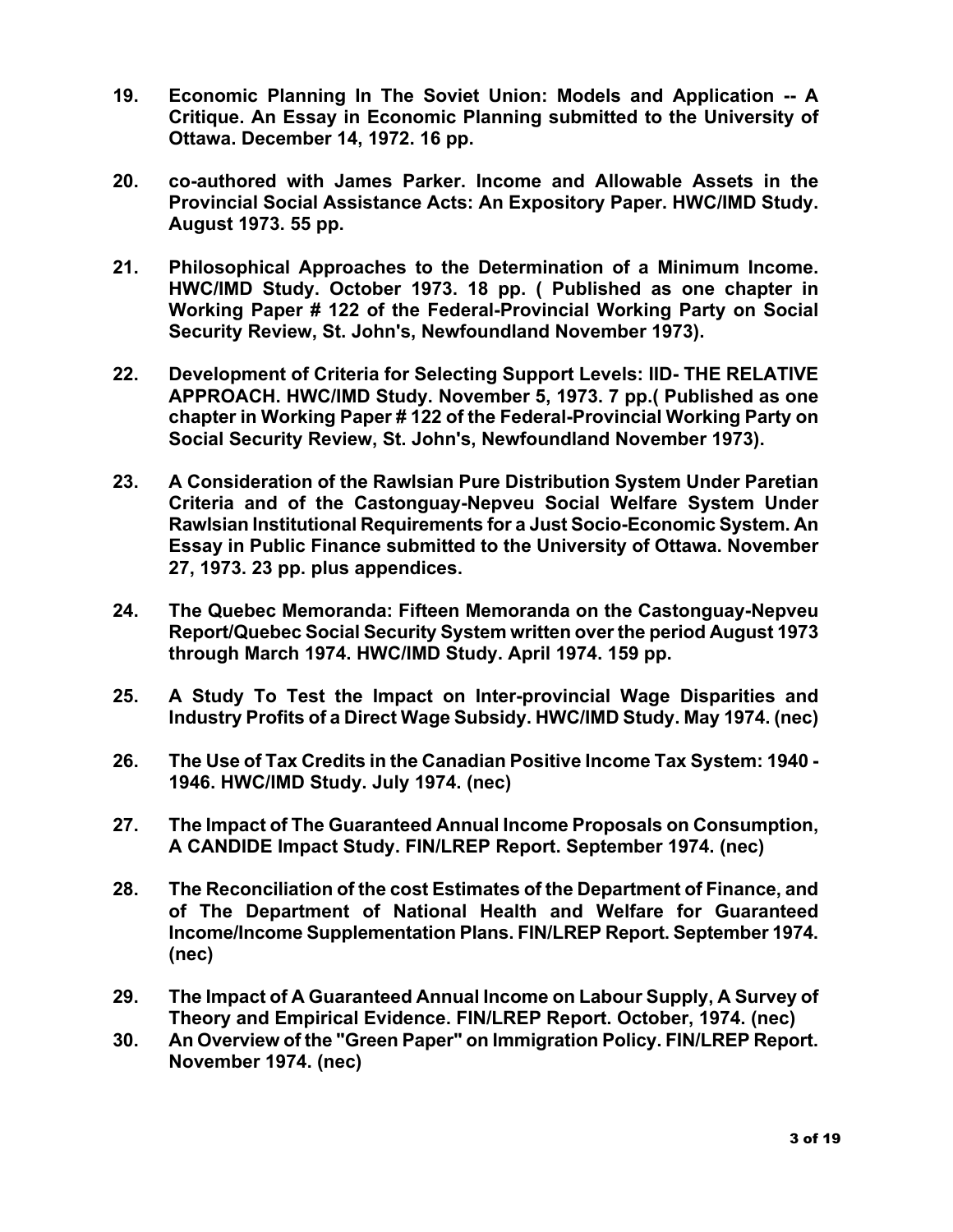- **31. Concepts and Direction of the Quebec "Brown Paper" on Immigration. December 1974. (nec)**
- **32. The Physical Goods of Canadian Households: 1968 to 1973. FIN/LREP Technical Memo 74-7. December 1974. (nec)**
- **33. The Physical Goods of Canadian Households: 1953 - 1974. FIN/LREP Technical Memo 75-2. January 1975. 35 pp. including statistical tables**
- **34. A Reprojection to 1985 of Exogenous Foreign Trade Variable Data in CANDIDE. FIN/LREP Report. January 1975. (nec)**
- **35. Sources of Selected Foreign Trade Variable Data in CANDIDE. FIN/LREP Report. 75 pp. (nec)**
- **36. Benefit-Costs of the Rehabilitation Program, Courtenay, B.C., June 27, 1974 -A CRITIQUE. Report prepared for HWC/SSD. February 28, 1975. 5 pp.**
- **37. A Criticism of the Personal, Demographic, and Monetary Sectors of the CANDIDE Solution ORWELL4. FIN/LREP Report. February 1975. 60 pp. (nec)**
- **38. An Experiment Econometrically Testing The Variables Which Theoretically Could Determine The Behaviour of the Participation Rate of Women Under 35 Years of Age (PRATEB in CANDIDE 1.1 (2nd Edition)). FIN/LREP Report. 45 pp. (nec)**
- **39. Description and Criticism of the Personal, Demographic, and Monetary Sectors of CANDIDE solution ORWELL8. FIN/LREP Report. May 1975. 161 pp. (nec)**
- **40. A Methodology for the Analysis and Presentation of the Macro-Impact Experiments Executed by LREP for the Mineral Policy Review. FIN/LREP Note. July 9, 1975. 7 pp.**
- **41. A Note on the Use of Discounting in the LREP Paper for the Mineral Policy Review. FIN/LREP Note. July 10, 1975. 4 pp. plus references.**
- **42. The Labour Market (In Orwell 9). FIN/LREP Study. August 7, 1975. 10 pp. plus appendices.**
- **43. The Demographic Projection in ORWELL 9. FIN/LREP Study. September 3, 1975. 16 pp. plus appendices.**
- **44. An Outline of the Foreign Sector in ORWELL9. FIN/LREP Report. September 1975. 5 pp. (nec)**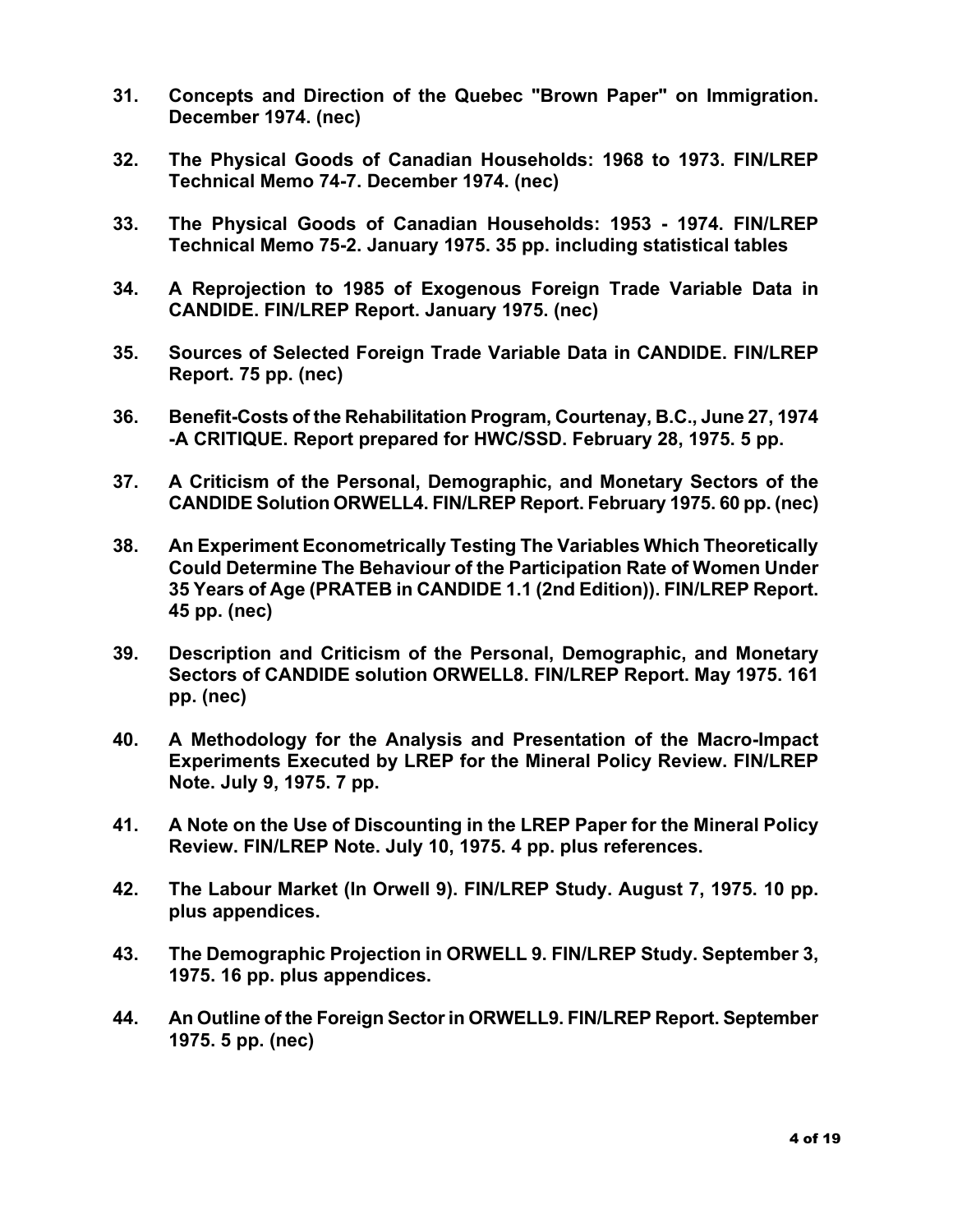- **45. The Selection of A Canadian Future. EMR/MPS Note. November 5, 1975. 3 pp. plus attachments.**
- **46. On Arriving At A Most Likely Canadian Future. EMR/MPS Note. November 12, 1975. 4 pp. plus attachments**
- **47. Labour in the Mining Industry, 1960-1990. EMR/MPS Mineral Economics Division Working Paper. January 16, 1976. 19 pp. including statistical appendices**
- **48. Production in the Mining Industry, 1960-1990. EMR/MPS Mineral Economic Division Working Paper. February 2, 1976. 24 pp. including statistical appendices**
- **49. Investment in the Mining Industry, 1960-1990. EMR/MPS Mineral Economics Division Working Paper. March 11, 1976. 48 pp. including statistical appendices**
- **50. An EMR Policy Package To Change Industry Behaviour To Increase the Supply of Stable Mine Labour. Presentation to the Mineral Policy Secretariat Issue Meeting on Manpower. April 20, 1976; and to the Departmental Policy Committee, June 25, 1976. (nec)**
- **51. Effects of Product Substitution on Forecasts. Presentation to the Mineral Policy Secretariat Issue Meeting on "Commodity Forecasts And The Economy". May 10, 1976. (nec)**
- **52. Representation of The Mineral Industry in Analytical Models. Presentation to the Mineral Policy Secretariat Issue Meeting on "Commodity Forecasts And The Economy". May 10, 1976. (nec)**
- **53. Critical Knowledge Gaps for Policy Making. Presentation to the Mineral Policy Secretariat Issue Meeting on "Data Acquisition and Disclosure". May 25, 1976. (nec)**
- **54. Capital Productivity In Mining. Presentation to the Mineral Policy Secretariat Issue Meeting on "Industry Viability". June 29, 1976. (nec)**
- **55. Industry Participation in Policy Formulation. Presentation to the Mineral Policy Secretariat Issue Meeting on "Mineral Policy Procedures and Implementation". July 12, 1976. (nec)**
- **56. The Articulation of the Long Run State of The Mineral Industry -- The State of the Art, June, 1976. EMR/MPS Note. April 15, 1976. 6 pp.**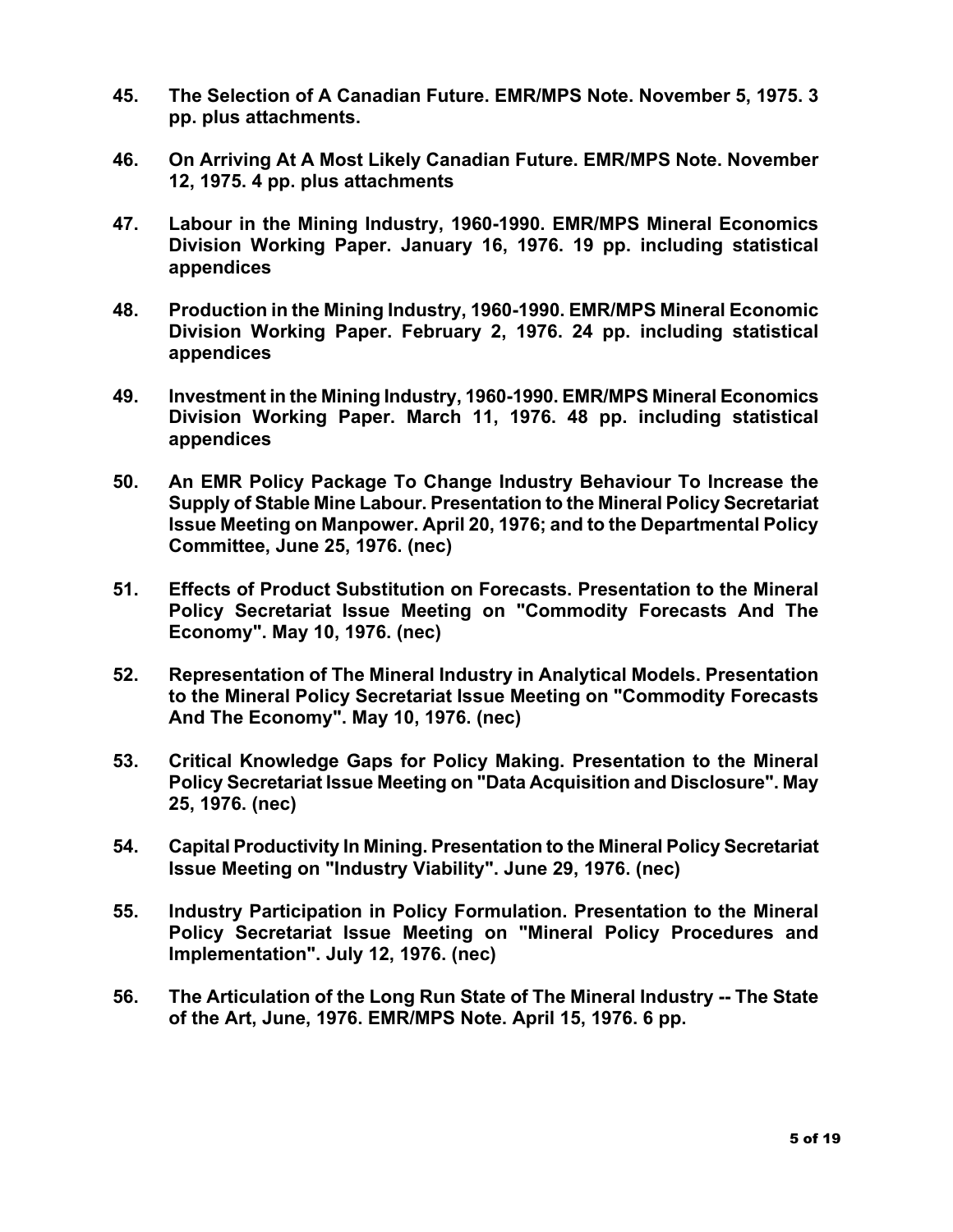- **57. The Pay Demands of The Economists', Sociologists', and Statisticians' Group. Brief Presented to the Public Service Staff Relations Board Arbitration Board on behalf of the union. October 12, 1976. 18 pp.**
- **58. Market Penetration By Major Commodities. EMR/MPS Background Paper. Published as Annex 9 to** *A National Mineral Strategy for the Canadian Mineral Industry* **November 1976. 39 pp. (nec - available through Micromedia, Ltd. of Toronto)**
- **59. Co-authored by Paul C.M. Roberts, Canadian Mineral Industry Structure and Performance. EMR/MPS Background Paper. Published as Annex 14 to** *A National Mineral Strategy for the Canadian Mineral Industry* **November 1976. 7 pp. (nec - available through Micromedia Ltd., of Toronto)**
- **60. Energy and the Mineral Industry. EMR/MPS Background Paper. an annex to**  *A National Mineral Strategy for the Canadian Mineral Industry* **December 1976. 5 pp. (nec - available through Micromedia, Ltd. of Toronto)**
- **61. A Pilot Study On The Role Of The Canadian Mineral Industry In The Canadian Balance of Payments (Capital Flows). EMR/MPS Draft** *Internal Report***. April 1977. 45 pp. plus footnotes and appendices.**
- **62. Introductory Remarks. Seminar on Project Financing Presented by the Chemical Bank of New York to financial and economic analysts from the Departments of Energy Mines and Resources, Industry Trade and Commerce, External Affairs, Finance, the Export Development Corporation, the Canadian International Development Agency, and the Foreign Investment Review Agency. Ottawa (EMR, Camsell Hall). May 18, 1977. (nec)**
- **63. The Use of Deflators in "Mineral Industry Capital Investment Survey - April 1977". EMR/MPS Memorandum. July 13, 1977. 2 pp.**
- **64. Project Outline, Short Term Forecasting Sub-Project on The Canadian Position in World Mineral and Mineral Product Markets. EMR/MPS Memorandum. July 20, 1977 4 pp.**
- **65. Data Base Specification and Output Guidelines for the Short-Term Forecasting Sub-Project on the Canadian Position in World Mineral and Metal markets, Stage 1. EMR/MPS Memorandum July 27, 1977, 4 pp. plus attachments**
- **66. Implications for the Mineral Industry of the OECD Report,** *Towards Full Employment and Price Stability***(The McCracken Report). EMR/MPS Memorandum. October 18, 1977, 3 pp.**
- **67. An Inquiry into Inflation, Unemployment, and the Dynamic Role of Credit in Economic Growth. A Background Study for Mineral Demand Forecasting.**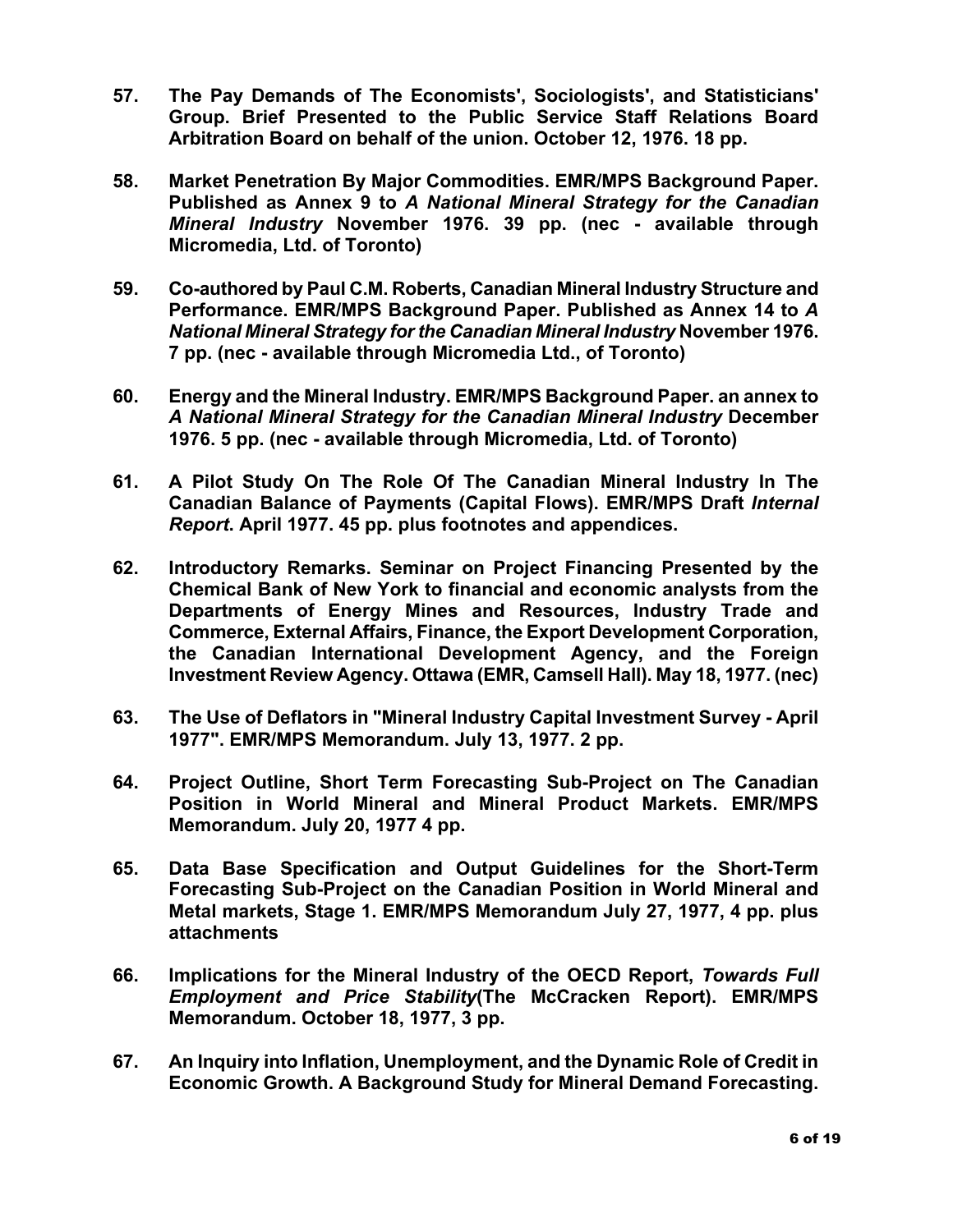**EMR/MPS Special Study. November/December 1977 (Reprinted 1983, 1987) 102 pp.**

- **68. Highlights and Implications of the U.S. Senate Staff Report:***International Debt, The Banks, and U.S. Foreign Policy***. EMR/MPS Memorandum. January 17, 1978. 3 pp. plus attachment.**
- **69. co-authored by Graham Kneen, Canadian Export Price Indices for Eight Non-Fuel Minerals 1962-1976 (Preliminary). EMR/MPS** *Internal Report* **MRI 615/78 April 1978. 17 pp.**
- **70. co-authored by Graham Kneen, The Position of Canada and Its Competitors in the OECD Market for Eight Major Non-Fuel Minerals 1962-1975 (Preliminary). EMR/MPS Internal Report MRI 6l6/78. April 1978. 38 pp.**
- **71. co-authored by Graham Kneen, The Position of Canada and Its Competitors in the OECD Market for Stage I, Stage II, and Stage III, Iron and Steel --1962- 1975 (Preliminary). EMR/MPS Internal Report MRI 617/78. April 1978 26 pp.**
- **72. co-authored by Graham Kneen, The Position of Canada and Its Competitors in the OECD Market for Stage I, Stage II, and Stage III, Copper -- 1962-1975 (Preliminary). EMR/MPS Internal Report MRI 618/78. April 1978 26 pp.**
- **73. co-authored by Graham Kneen, The Position of Canada and Its Competitors in the OECD Market for Stage I, Stage II, and Stage III, Lead -- 1962-1975 (Preliminary). EMR/MPS Internal Report MRI 619/78. April 1978 26 pp.**
- **74. co-authored by Graham Kneen, The Position of Canada and Its Competitors in the OECD Market for Stage I, Stage II, and Stage III, Zinc -- 1962-1975 (Preliminary). EMR/MPS Internal Report MRI 620/78. April 1978 26 pp.**
- **75. co-authored by Graham Kneen, The Position of Canada and Its Competitors in the OECD Market for Stage I, Stage II, and Stage III, Nickel -- 1962-1975 (Preliminary). EMR/MPS Internal Report MRI 621/78. April 1978 20 pp.**
- **76. co-authored by Graham Kneen, The Position of Canada and Its Competitors in the OECD Market for Stage I, Stage II, and Stage III, Aluminum -- 1962- 1975 (Preliminary). EMR/MPS Internal Report MRI 622/78. April 1978 28 pp.**
- **77. co-authored by Graham Kneen, The Position of Canada and Its Competitors in the OECD Market for Stage I, Stage II, and Stage III, Asbestos -- 1962-1975 (Preliminary). EMR/MPS Internal Report MRI 623/78. April 1978 16 pp.**
- **78. co-authored by Graham Kneen, The Position of Canada and Its Competitors in the OECD Market for Stage I, Stage II, and Stage III, Potash -- 1962-1975 (Preliminary). EMR/MPS Internal Report MRI 624/78. April 1978 16 pp.**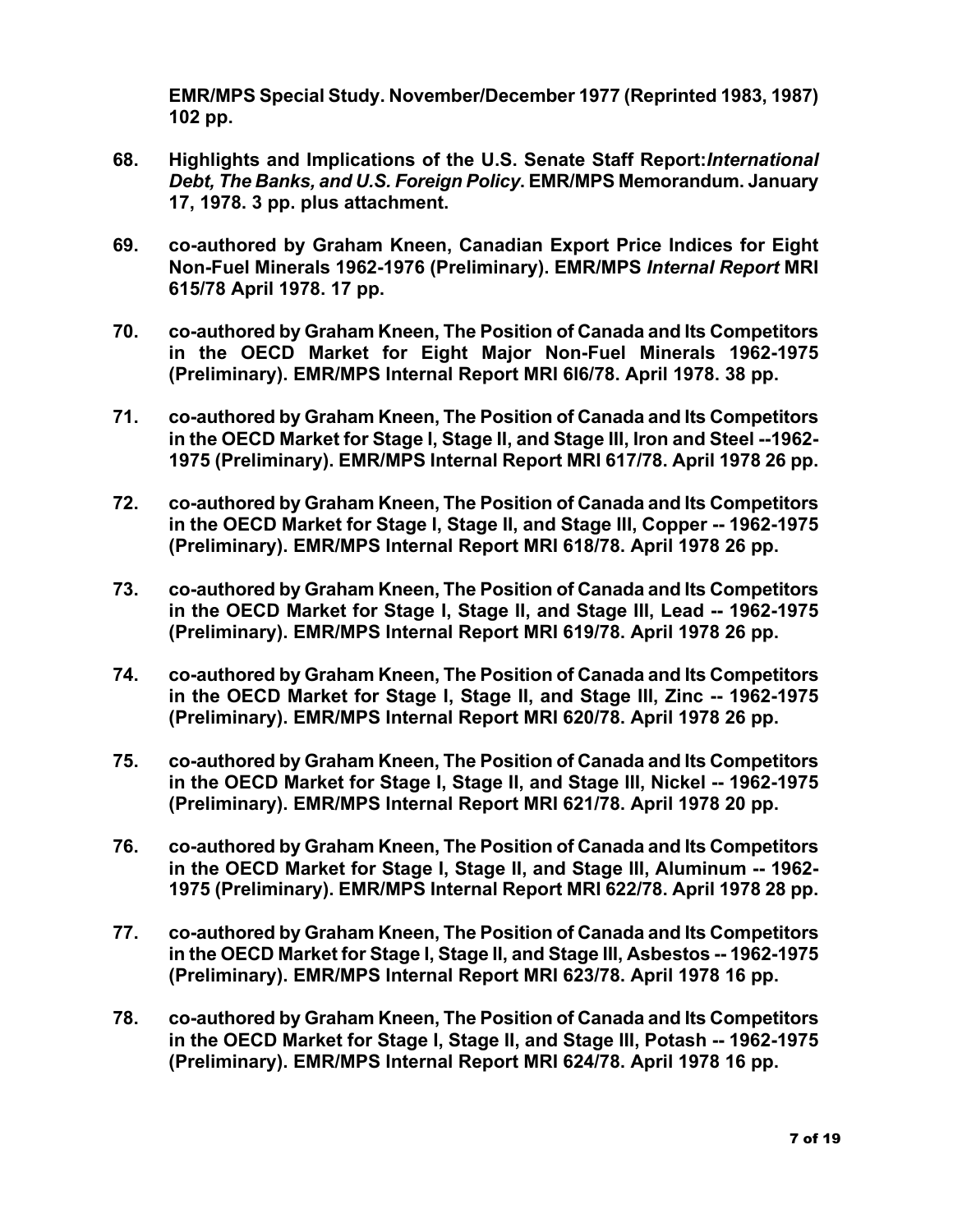- **79. On The Role of Government, Equity, and Taxation. A Research Seminar for the Career Assignment Plan Management Course, Touraine, Quebec. May 1978. 23 pp.**
- **80. with co-authors, Memorandum to Cabinet and Discussion Paper -"Mineral Resource Corporations and the National Economic Interest". A Mock Memorandum to Cabinet and Discussion Paper completed as partial requirement for the Career Assignment Plan Management Course CAP 78-2. June 1978. 43 pp. (nec - may be available through the Executive Development Centre at Touraine, Québec)**
- **81. Co-authored with Graham Kneen and Erica Paulson, The Position of Canada and Her Competitors In the United States, Japanese, European Economic Community (EEC), and European Free Trade Asso-ciation (EFTA) Markets 1962-1976 (Preliminary). EMR/MPS Internal Report MRI 628/78. June 1978. 114 pp.**
- **82. Objective of the Minerals Program of the Government of Canada (Historical and Legal Basis). EMR/MPS Special Study. July 21, 1978, 13 pp. plus footnotes and bibliography**
- **83. The Relevancy of the Mineral Program Objectives. EMR/MPS Special Study. August 31, 1978. 11 pp.**
- **84. A Review of the Need for a Mineral Industry Reporting Act. EMR/MPS Special Study. August 1978. 22 pp. (nec)**
- **85. A Framework for Looking at Minerals and the Minerals Program in the 1980's EMR/MPS Notes for a speech by the ADM Mineral Policy, October 16,1978, 9 pp.**
- **86. Report of the Standing Senate Committee on Foreign Affairs: Canada-United States Relations Vol. II - Canada's Trade Relations with the United States. EMR/MPS Memorandum. November 28,1978. 2 pp.**
- **87. Co-authored by Dale MacMurray, Mining Problems Prompt Dialogue. by the Honourable Alastair Gillespie, Minister of EMR, published in The Northern Miner (Annual Review), November 30, 1978. pages B3, B13.**
- **88. Mining Brings In Half of Our Earnings of Foreign Exchange. EMR/MPS Report published in The Financial Post (Special Report on Mining), February 24, 1979. pp. m-7, m-8**
- **89. Governments to Support Mineral Industry. by the Honourable Alastair Gillespie, Minister, EMR. Published in The Western Miner (Annual Review) April 1979 pp. 11, 12.**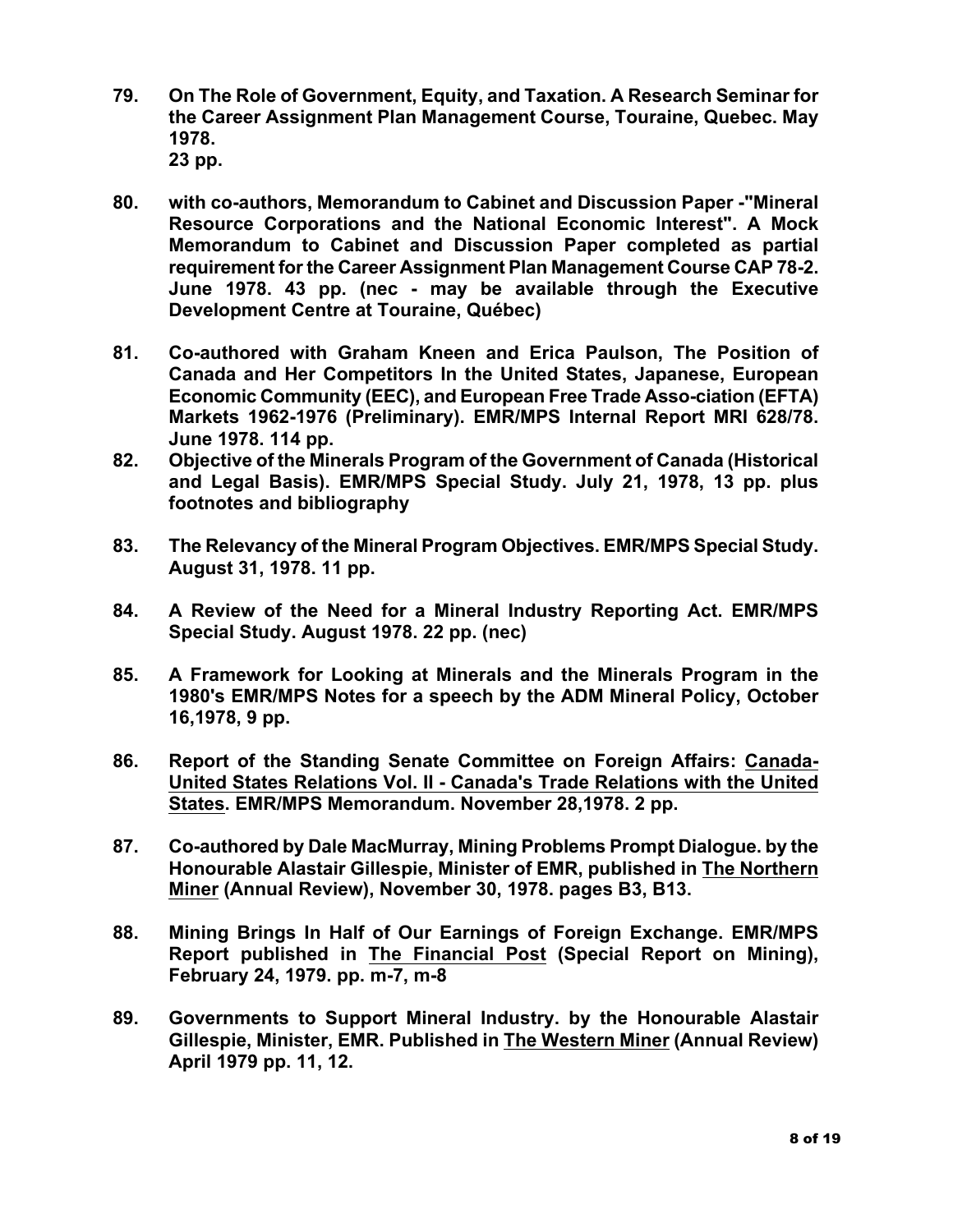- **90. Editor and co-author, THE CANADIAN NON-FUEL MINERAL INDUSTRY TO 1985 (A Sector Analysis Prepared for the Ministry of State for Economic Development). EMR/MPS Internal Report MRI 79/1. July 31, 1979. 85 pp.**
- **91. Mineral Policy Sector Official Languages Program: September 1979. EMR/MPS Plan. 12 pp.**
- **92. Some Reflections On the Role of EMR In Canadian Resource Management. By I.A. Stewart, Deputy Minister. October 17, 1979. 14 pp.**
- **93. The Canadian Metals and Minerals Industry: Problems, Opportunities and Challenges 1979-1985. A Sector Issues Paper Prepared for the Ministry of State for Economic Development by EMR. October 26, 1979. 15 pp.**
- **94. Factors Influencing Minerals and Mineral Management in Canada. EMR/MPS Note. January 28, 1980. 12 pp.**
- **95. Minerals Research and Development Paper for MOSST/MSED Background Paper to Chapter 1, Sectoral Outlook. EMR/MPS Working Paper. February 4, 1980. 32 pp.**
- **96. Floating Bank Rate Adopted by Bank of Canada. EMR/MPS Memorandum. March 11, 1980. 1 page**
- **97. The Canadian Mineral Industry in the 1980's EMR Notes for a speech given by Ian A. Stewart, Deputy Minister of EMR at a Policy Seminar sponsored by the Centre for Resource Studies, Queens University, Kingston, Ontario, March 13, 1980. 26 pp.**
- **98. The Canadian Mineral Industry in the 1980's. An Article for the Deputy Minister (Ian Stewart) published in the Financial Post Special Report on Mining. March 1980.**
- **99. Strategic Overview for The Minerals Program. EMR/MPS Plan. April 1980. 6 pp.**
- **100. Linkages with Occupational Health Elements Within Governments. EMR/MPS Memorandum. June 16, 1980. 4 pp.**
- **101. MINERALS AND METALS SECTOR REPORT. Prepared for the Ministry of State for Economic Development. July 1980. 27 pp.**
- **102. Comments Regarding the MAC/ITC "Opportunities in Mining Show" Vancouver, February 1981. Covering Letter to John Reid of the Mining Association of Canada carrying a two page commentary and attachments. July 14, 1980. 2 pp. plus attachments.**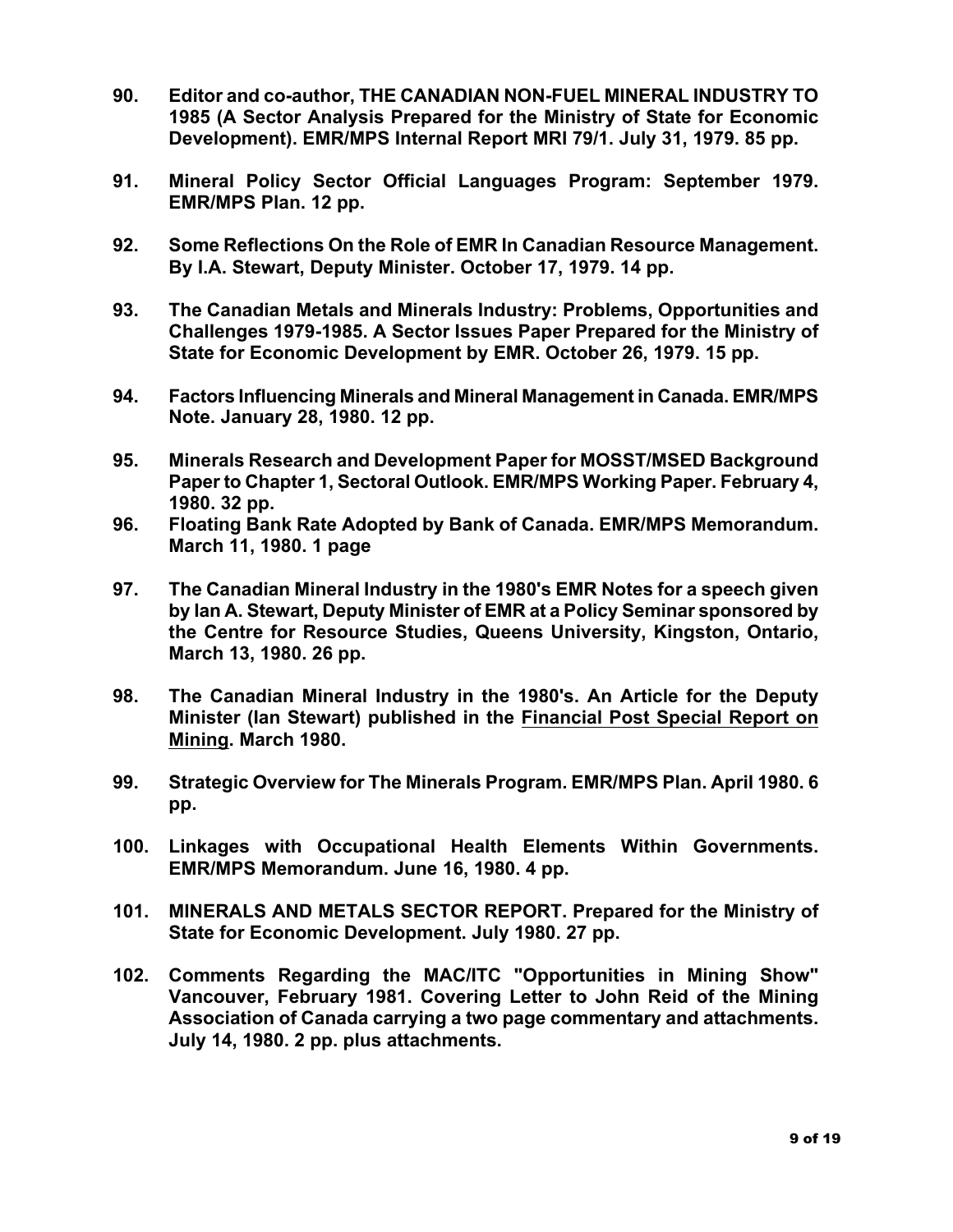- **103. Editor and co-author, The Non-Fuel Mineral Industry to 1990 -- A Quantitative Outlook. EMR/MPS Internal Report MRI 80/17. August 1980. 67 pp.**
- **104. Entropy: A New World View. Letter to Dr. Jeremy Rifkin reviewing an advance copy of the book. September 5, 1980. 5 pp.**
- **105. The Rationalization of Minerals Resource Allocation. EMR/MPS Note. December 1, 1980. 10 pp.**
- **106. Volumes, Prices, and Values in the 1981-1991 Outlook. EMR/MPS Memorandum. February 3, 1981. 3 pp. plus appendices**
- **107. MINERALS AND METALS SECTOR As Defined for the Ministry of State for Economic Development. EMR/MPS, March 1981. 10 pp.**
- **108. Western Miner Annual Review Article. by the Honourable Judy Erola, Minister of State(Mines). March 1, 1981.(Published April 1981) 8 pp.**
- **109. Notes for a Speech on THE DEBATE ON THE ECONOMY by the Honourable Judy Erola, Minister of State(Mines). In Parliament, May 1981. 6 pp.**
- **110. co-author, Notes for An Address to the Plenary Session of the Canadian Institute of Mining and Metallurgy 83d Annual General Meeting. By Honourable Judy Erola. May 4, 1981 27 pp.**
- **111. Minerals Outlook June Forecast and Sector Planning. EMR/MPS Memorandum May 8, 1981, 2 pp.**
- **112. co-author, Pensions in the Mineral Industry. EMR/MGT PRAC Memorandum. May 15, 1981. 2 pp.**
- **113. The Allocation of Resources in Mineral Policy Development and Analysis (Activity 1, The Minerals and Earth Sciences Program). EMR/MPS Note. May 28, 1981 (original text December 1980). 5pp. plus appendix**
- **114. Notes for a Speech to L'Association des Mines de Metaux Du Québec by Honourable Judy Erola, P.C., M.P., Minister of State(Mines) Chateau Montobello, Québec. June 8,1981. 12 pp.**
- **115. MINERAL POLICY REVIEW. EMR/MGMT PRAC Memorandum. June 9, 1981. 3 pp. plus attachment**
- **116. The Reorganization of the Mineral Policy Sector: Its Intended Purpose and Implications for the Future. Notes for a Speech delivered to the staff of the Mineral Policy Sector in Camsell Hall, Ottawa, June 10, 1981. 21 pp.**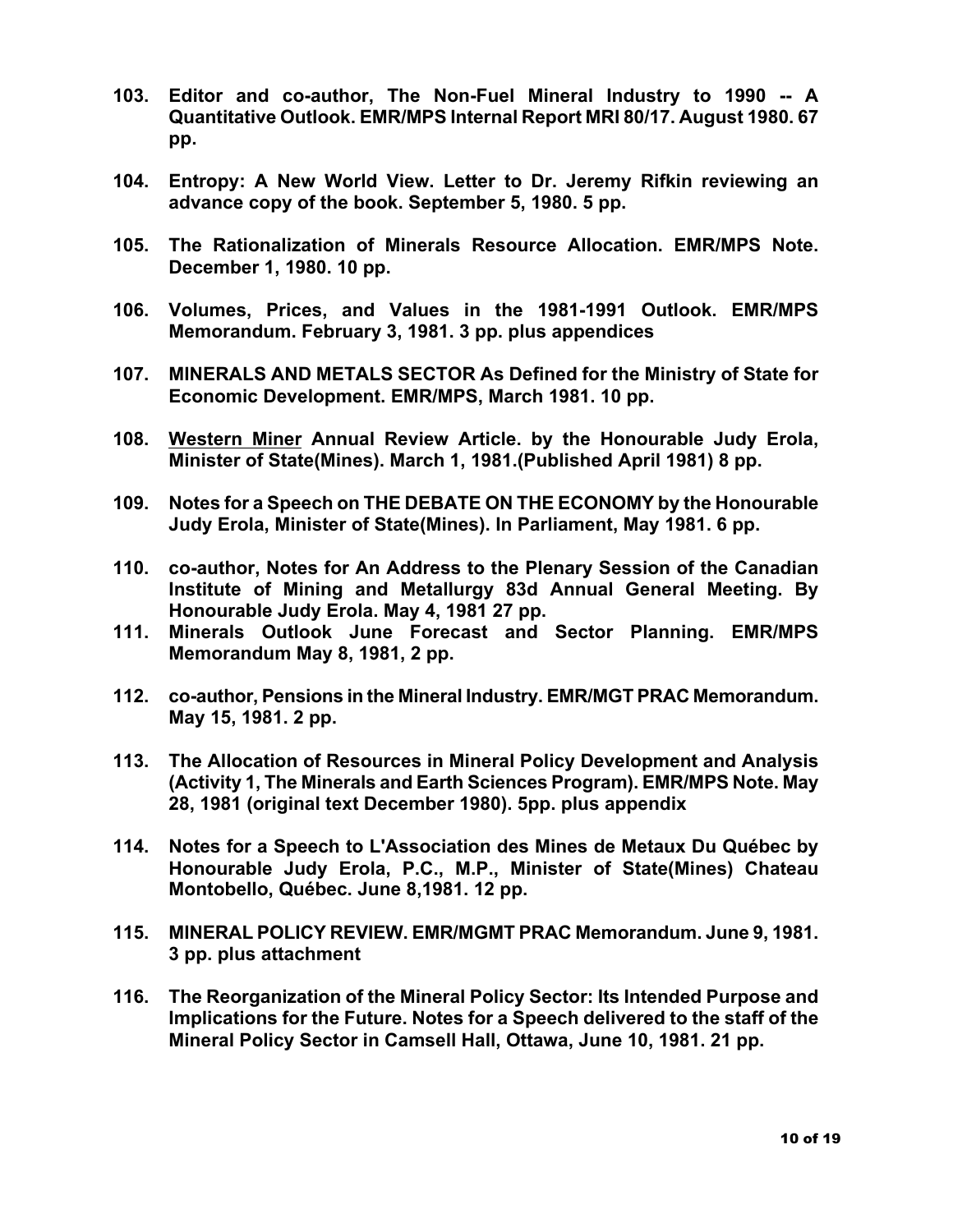- **117. Editor and co-author, The Non-Fuel Mineral Industry to 1991: A Quantitative Outlook. EMR Mineral Policy Sector** *Internal Report* **MRI 81/6 July 1981 100 pp. English and 101 pp. French**
- **118. Department of Energy, Mines and Resources, Mineral and Earth Sciences Program, Activity 1:** *Mineral Development Long Term Plan (FY 1982-83 to FY 1991-92)***. EMR/MPS Plan. Mineral Policy Sector, July 30, 1981. 15 pp.**
- **119. The Minister's Article for** *The Northern Miner* **Annual Review Issue, November 1981. October 20, 1981. 7 pp.**
- **120. Strategic Management, EMR/MPS Trip Report, January 1982, 69 pp. plus appendices (published and dis-tributed to all managers in the Mineral Policy Sector, January 1982)**
- **121. Sector Workplan for Fiscal Year 1982-1983. EMR/MPS Memorandum. January 26, 1982. 3 pp. plus appendices.**
- **122. An Article for** *The Financial Post* **Special Report on the Canadian Mining Industry, March 6, 1982. By the Honourable Judy Erola, Minister of State (Mines). February 15, 1982. 6 pp.**
- **123. Options for the subactivity structure of Activity 1, The Minerals and Earth Sciences Program. EMR/MPS Memorandum. February 16, 1982. 2pp. plus attachments.**
- **124.** *Western Miner* **Annual Review Article. by Honourable Judy Erola, Minister of State(Mines). March 4, 1982. 8 pp.**
- **125. Minister's Message for the Sudbury and District Labour Council Yearbook. By Honourable Judy Erola, Minister of State(Mines). April 14, 1982. 2 pp.**
- **126. The Canadian Economy in the Year 2000: Power Broker on the World Scene or Pauper of the Industrialized Nations. EMR/MPS Notes for a speech given a the Ninth Regional Seminar Day (held at Moira Secondary School), Belleville, Ontario April 28, 1982, 6 pp.**
- **127. Philosophical Foundations to the American Reaction to the NEP and to F.I.R.A.. EMR/MPS Memorandum. April 30, 1982. 2 pp.**
- **128. Mineral Policy Sector Forecast to 1992. EMR/MPS Memorandum. May 26, 1982. 8 pp.**
- **129. Reagonomics - Implications for Social Policy In Canada. EMR/MPS Note. July 25, 1982 6 pp.**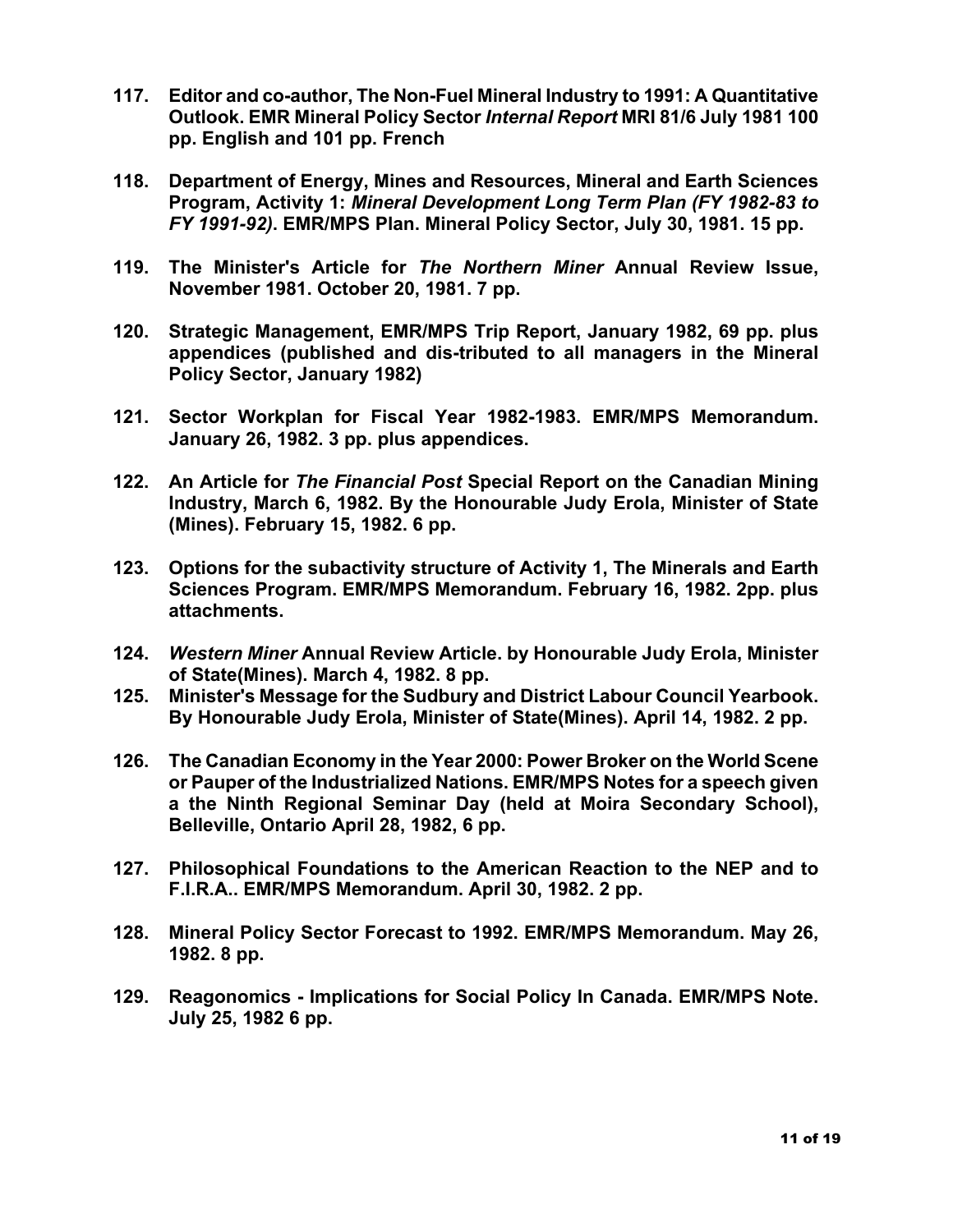- **130. Notes for a Speech given to the Regional Sales Meeting of Richard D. Irwin, Inc. and Irwin-Dorsey of Canada, Québec City, Québec, August 12, 1982. 10 pp.**
- **131. Co-author. Notes for an Address by the Honourable Judy Erola, Minister of State for Mines to the American Mining Congress International Mining Show. Las Vegas Nevada, October 11, 1982 7 pp.**
- **132. Statement by Pierre Elliot Trudeau, Prime Minister of Canada. for** *The Northern Miner* **Annual Review Issue, November 1982. October 4, 1982. l page.**
- **133. Foreign Investment Necessary. Article by Hon. Judy Erola, Minister of State Mines for** *The Northern Miner* **Annual Review Issue, November 1982. October 4, 1982. 5 pp. plus statistical appendices.**
- **134. A Unifying Framework for the Mineral and Earth Sciences Program Cabinet Submission. EMR/MPS Memorandum. October 6, 1982. 2 pp. plus attachments.**
- **135. Notes for a Speech by Jack Masters, Member of Parliament for Thunder Bay-Atikokan, to the Mineral Analysts, Thunder Bay, Ontario. October 20, 1982. 7 pp.**
- **136. Structure of the Sector Submission to Cabinet. EMR/MPS Memorandum. November 2, 1982. 6 pp.**
- **137. Strategic Analysis and Planning in the Government Context. EMR/MPS Memorandum. November 12, 1982. 4 pp.**
- **138. Medium Term Track (First Draft). Letter to Bert Waslander, Assistant Director Economic Analysis Division, Ministry of State for Economic Development providing commentary on the outlook for coming 5 to 10 years. November 23, 1982. 9 pp.**
- **139. MINERAL POLICY SECTOR STRATEGIC PLANNING 1982. EMR/MPS Plan. December 24, 1982. 3 pp.**
- **140. Medium Term Track (Quantitative Outlook). Letter to Bert Waslander, Director, Economic Analysis Division, Ministry of State for Economic Development providing mining outlook and commentary. January 14, 1983. 2 pages plus provincial outlook as attachment.**
- **141. An Article for the** *Northwest Prospector* **March 1983 edition. by Honourable Judy Erola, Minister of State(Mines). February 11, 1983 4 pp.**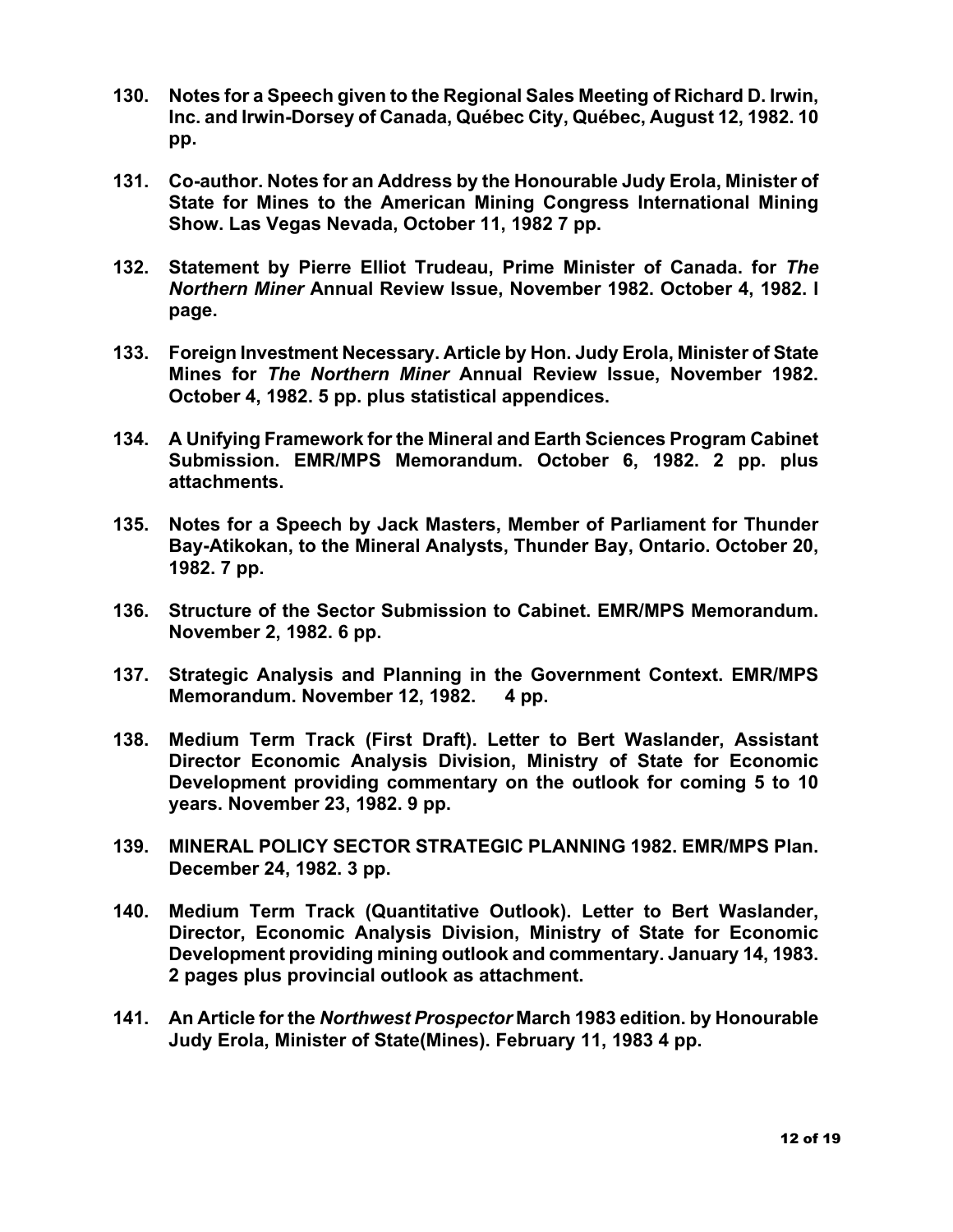- **142. An Article for** *The Financial Post* **Special Report on Mining. By the Honourable Judy Erola, Minister of State(Mines). February 11, 1983. 3 pp.**
- **143. MINERAL POLICY SECTOR LONG TERM PLAN 1983-1988. EMR/MPS Plan. July 27, 1983 17 pp.**
- **144. Minister's Mandate in Negotiating Mineral Development Agreements. EMR/MPS Memorandum. February 2, 1984. one page plus attachments.**
- **145. Possible Objectives To Be Obtained Through Amending the Governing Legislation of EMR. EMR/MPS Note. June 1984. one page.**
- **146. Meeting With PCO (Judith Moses and Jim Mitchell) Regarding Possible Legislative Change, 8 June 1984. EMR/MPS Memorandum. June 11, 1984. 2 pp.**
- **147. Legislative Change. EMR/MPS Memorandum. September 13, 1984. one page.**
- **148. Amend the Resources and Technical Surveys Act. An EMR/MPS Proposal for the Minister. September 1984. one page.**
- **149. Amendment to the Energy, Mines and Resources Act. An EMR/MPS Proposal for the Minister. September 1984. one page.**
- **150. Deputy Prime Minister's Ministerial Task Force. EMR/MPS Memorandum. September 19, 1984. one page plus attachments.**
- **151. Legislative Change: Thompson Briefing for the Minister. EMR/MPS Memorandum. October 9, 1984. 2 pp. plus attachments.**
- **152. Legislative Change. EMR/MPS Memorandum. January 3, 1985. one page plus attachments.**
- **153. Proposed Amendments to the Resources and Technical Surveys Act. EMR/MPS Memorandum from the Acting Assistant Deputy Minister to the General Counsel. February 21, 1985. 3 pp.**
- **154. Strategic Planning and Implementation of the Auditor General's Recommendations - A Proposal. EMR/MPS Memorandum. February 21, 1985, 4 pp. plus appendices.**
- **155. Role of the Minister of State for Mines in Minerals. EMR/MPS Note. June 1985. one page**
- **156. MINERALS AND EARTH SCIENCES PROGRAM Mineral Policy Sector of the Government of Canada,** *Basis in Law***. A Brief Transmitted by the Acting**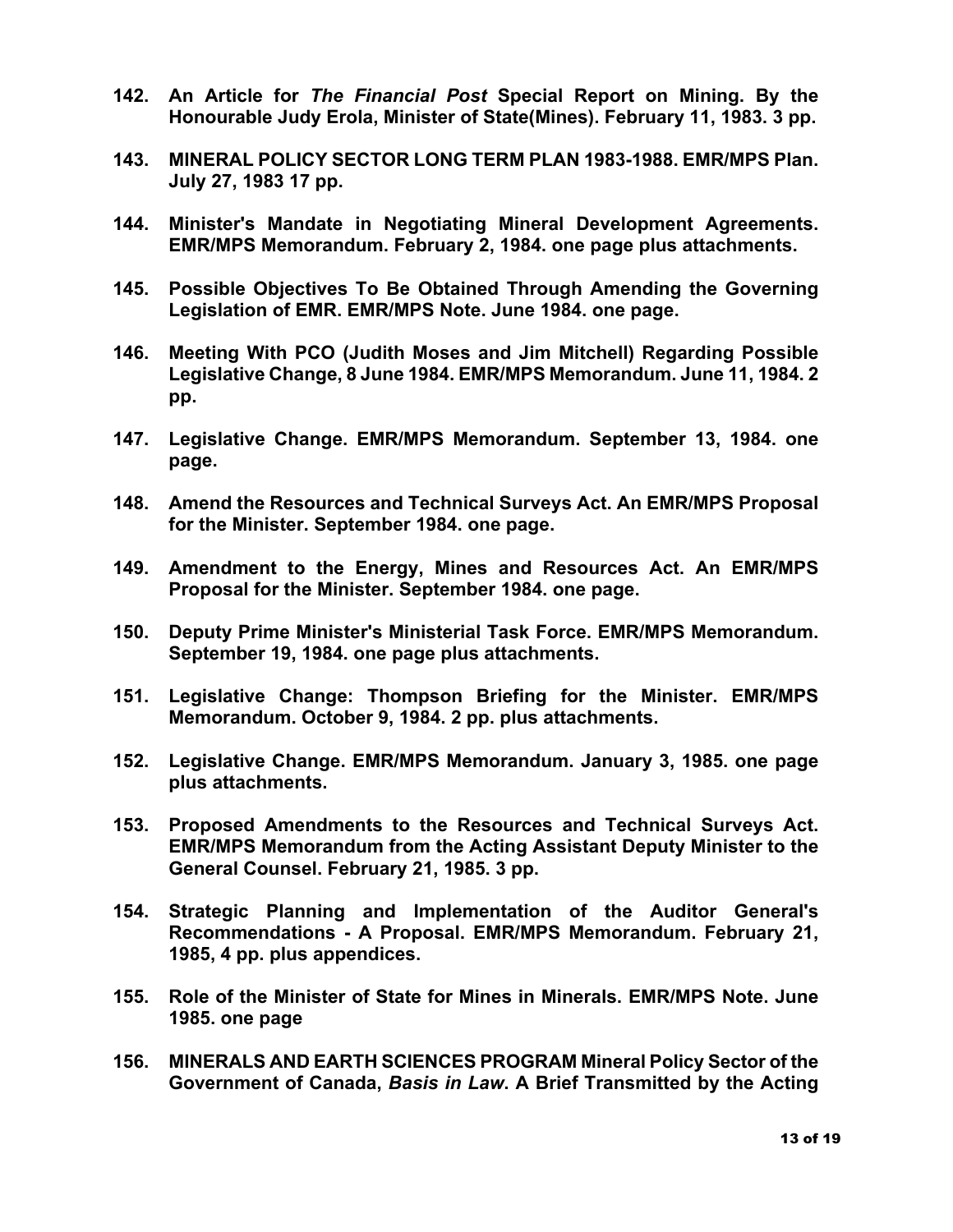**Assistant Deputy Minister to the Nielsen Task Force on Natural Resources. June 11, 1985. 3 pp.**

- **157. An Aid-Trade Strategy for Minerals and Metals. EMR/MPS Memorandum October 22, 1985, one page plus attachment**
- **158. Reorganization of the Mineral Policy Sector: Alternatives Considered in the Past. EMR/MPS Memorandum. January 14, 1986. 6 pp. plus attachments.**
- **159. Strategic Planning Of the Mineral Policy Sector. EMR/MPS Memorandum. January 16, 1986. 2 pp. plus attachments.**
- **160. Accountability for Planning in MPS. EMR/MPS Memorandum. January 21, 1986. 2 pp.**
- **161. ENERGY POLICY COORDINATION vs STRATEGIC PLANNING: A Comparison of Activities. EMR/MPS Memorandum. February 11, 1986. 8 pp.**
- **162. Strategic Planning: Some Considerations. EMR/MPS Memorandum. January 22, 1986. 4 pp. plus attachments.**
- **163. Proposed Affirmative Action Policy. EMR/MPS Memorandum. August 6, 1986. 3 pp.**
- **164. MINERALS: A POLICY STATEMENT -- Some Comments. EMR/MPS Memorandum. December 15, 1986. 4 pp.**
- **165. A Strategy for Addressing the EMR Portfolio. Letter to Russell MacLellan (Opposition Critic, for Energy, Mines and Resources, Parliament). September 11, 1987. 6 pp.**
- **166. Some Thoughts On Federal Policy Making. A Note. September 21, 1987. 4 pp.**
- **167.** *Factors Influencing the Structuring of the Mining Industry Technology Council of Canada (MITEC): A Preliminary Report to the Executive Director***. Ottawa, Ontario: Baraka, Inc. April 1989. 16 pp.**
- **168. co-authored with Suzan A. Schmekel** *Ways and Means For the NGO Division of CIDA To Increase The Effectiveness and Efficiency Of Its Program Delivery***. Ottawa, Ontario: Baraka Inc. June 1989. 154 pp. (Produced for the Canadian International Development Agency)**
- **169.** *Mineral and Metals Commodities Branch - EMR Organizational Change: A Case Study for the Canada Centre for Management Development.* **Ottawa, Ontario: Canada Centre for Management Development. December 1989. 16 pp. (Funded under CCMD contract # CCMD-89-112)**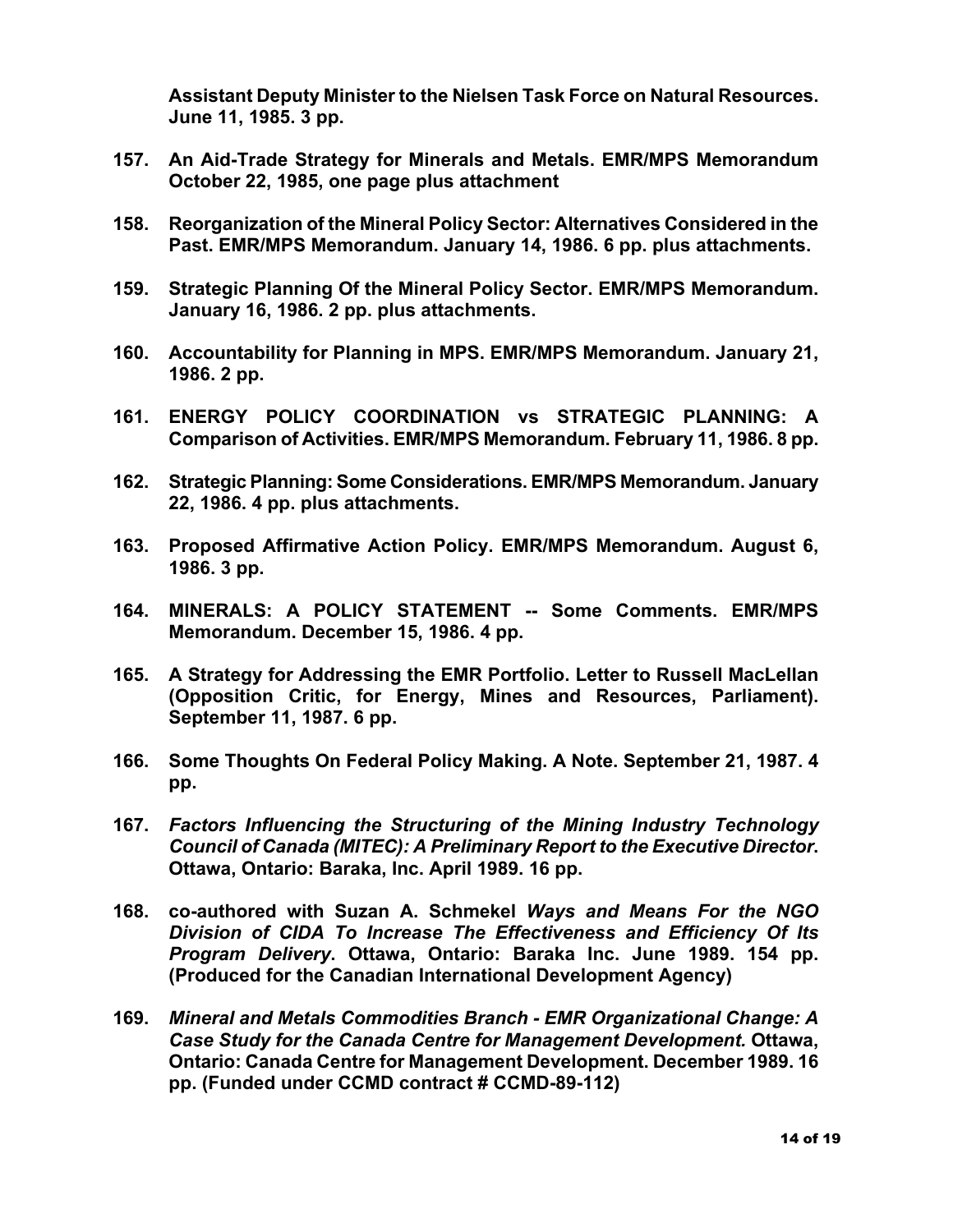- **170. co-authored with Suzan A. Schmekel** *Sections of the CPP, OAS, and FA Acts and Regulations Subject to Possible Change as a Result of the ISP Redesign.* **Ottawa, Ontario: Baraka Inc. September 1990. 21 pp. (Report funded by Health and Welfare Canada under Regional Individual Standing Offer #H6015-9-Z605/01-GR)**
- **171. co-authored with Suzan A. Schmekel** *Report on Planning and Implementation: A CIDA Professional Development Strategy for the 1990's***. Ottawa, Ontario: Baraka Inc. March 1991. 143 pp. (Produced for the Canadian International Development Agency under Contract #90-231/139)**
- **172. co-authored with Suzan A. Schmekel** *Report on The Impact of the Professional Development Strategy On the Management of the Training and Development of CIDA Employees: A CIDA Professional Development Strategy for the 1990's.* **Ottawa, Ontario: Baraka Inc. March 1991. 48 pp. (Produced for the Canadian International Development Agency under Contract #90-231/140)**
- **173. co-authored with Suzan A. Schmekel.** *Professional Development Strategy: Canadian International Development Agency Progress Report on Public Service 2000.* **Ottawa, Ontario: Baraka Inc. June 1991. 15 pp. (Produced for the President of the Canadian International Development Agency for transmittal to the Clerk of the Privy Council)**
- **174.** *Quality Management System - A Strategic Approach to Client Service: A Study, Implementation Plan, and Manual***. Ottawa, Ontario: Baraka Inc. September 1991. 64 pp. (Developed for the Canadian International Development Agency, Training and Development Section under Contract 7791)**
- **175.** *Professional Development Plan for Administrative and Support Staff: Occupational Clusters and Matrix of Competencies Model - A Preliminary Report.* **Ottawa, Ontario: Baraka Inc. November 1991. 35 pp. (Developed for the Canadian International Development Agency under Contract # 91- 231/45)**
- **176.** *Empowerment, Involvement, and Accountability: Canadian International Development Agency Progress Report on Public Service 2000.* **Ottawa, Ontario: Baraka Inc. March 1992. 30 pp. (Produced for the President of the Canadian International Development Agency for transmittal to the Clerk of the Privy Council)**
- **177. "Holiday Message From The President." in** *Inside Insight***, December 1991. pp. 15-16**
- **178. "The New Explorers." in** *Inside Insight***, February 1992 pp. 2,4**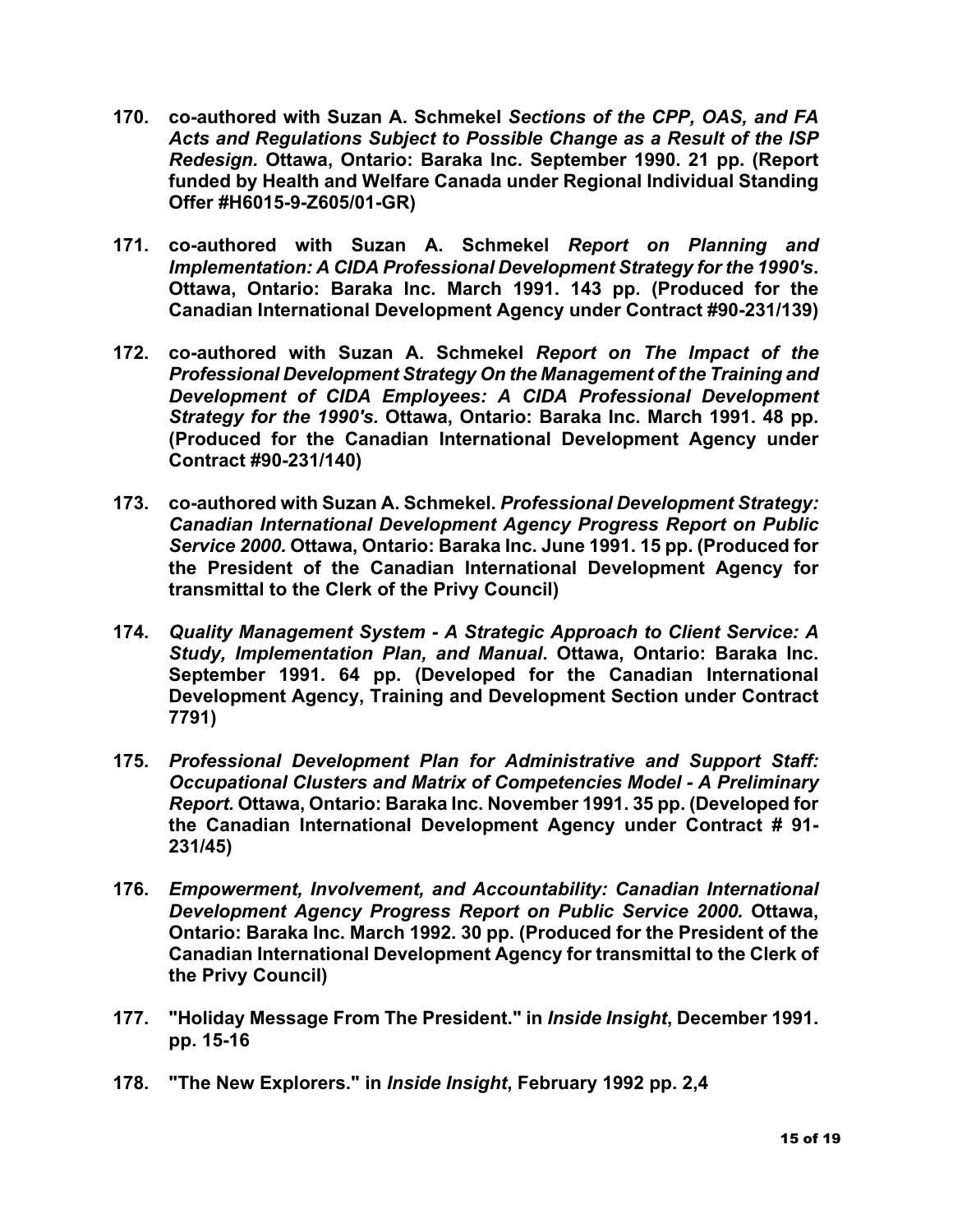- **179. "***References For Implementing The Learning Organization***." A note prepared for the Canadian International Development Agency. March 3, 1992. 3 pp.**
- **180. "PS 2000 and** *The Fifth Discipline"***, June 3, 1992. 6 pp.**
- **181.** *"What is it with Men?"* **A note prepared for distribution by the Cansem Institute Inc. June 1992. 2 pp.**
- **182. "PS 2000 and** *The Fifth Discipline" A Management Note* **Ottawa: Cansem Institute Inc./Baraka Inc.. June 15, 1992. 3 pp.**
- **183. "A Better Idea" for Public Service Managers"** *A Management Note* **Ottawa: Cansem Institute Inc./Baraka Inc. September 27, 1992. 3 pp.**
- **184. "The Heart of the Workplace: Loving At Work." in** *Inside Insight***, Toronto: The Cansem Institute. March 1992. pp. 4,6**
- **185. "The Heart of the Workplace: Continuous Learning." in** *Inside Insight***, Toronto: The Cansem Institute. July 1992. pp. 4,6**
- **186. "The Quality Challenge for Public Service Managers"** *A Management Note.* **Ottawa: Cansem Institute Inc./Baraka Inc., August 1992 6 pp.**
- **187. "The Heart of the Workplace: Quality Improvement." in** *Inside Insight* **Toronto: The Cansem Institute. September 1992. pp. 6-7**
- **188. "The Heart of the Workplace: Leadership from the Heart." in** *Inside Insight* **Toronto: The Cansem Institute. December 1992. pp. 6-7**
- **189. "Revitalizing Claremont." in** *The Eagle-Times,* **Claremont, New Hampshire December 5, 1993. pp 1,21,24.**
- **190. "Empowerment - Doing the Job Better"** *A Management Note.* **Ottawa: Cansem Institute Inc./Baraka Inc., February, 1993 3 pp.**
- **191. "Don't cut taxes to the point of hurting schools." in** *The Eagle-Times,* **Claremont, New Hampshire February 23, 1994. p 8**
- **192.** *The Conversion of the Occupational and Career Information Branch Into a Special Operating Agency: The Business Case***. Prepared for Lionel Dixon, Director General, Occupational and Career Information Branch for presentation to HRD Senior Management. Ottawa ON: Paquette Consulting. March 10, 1994. 24 pp.**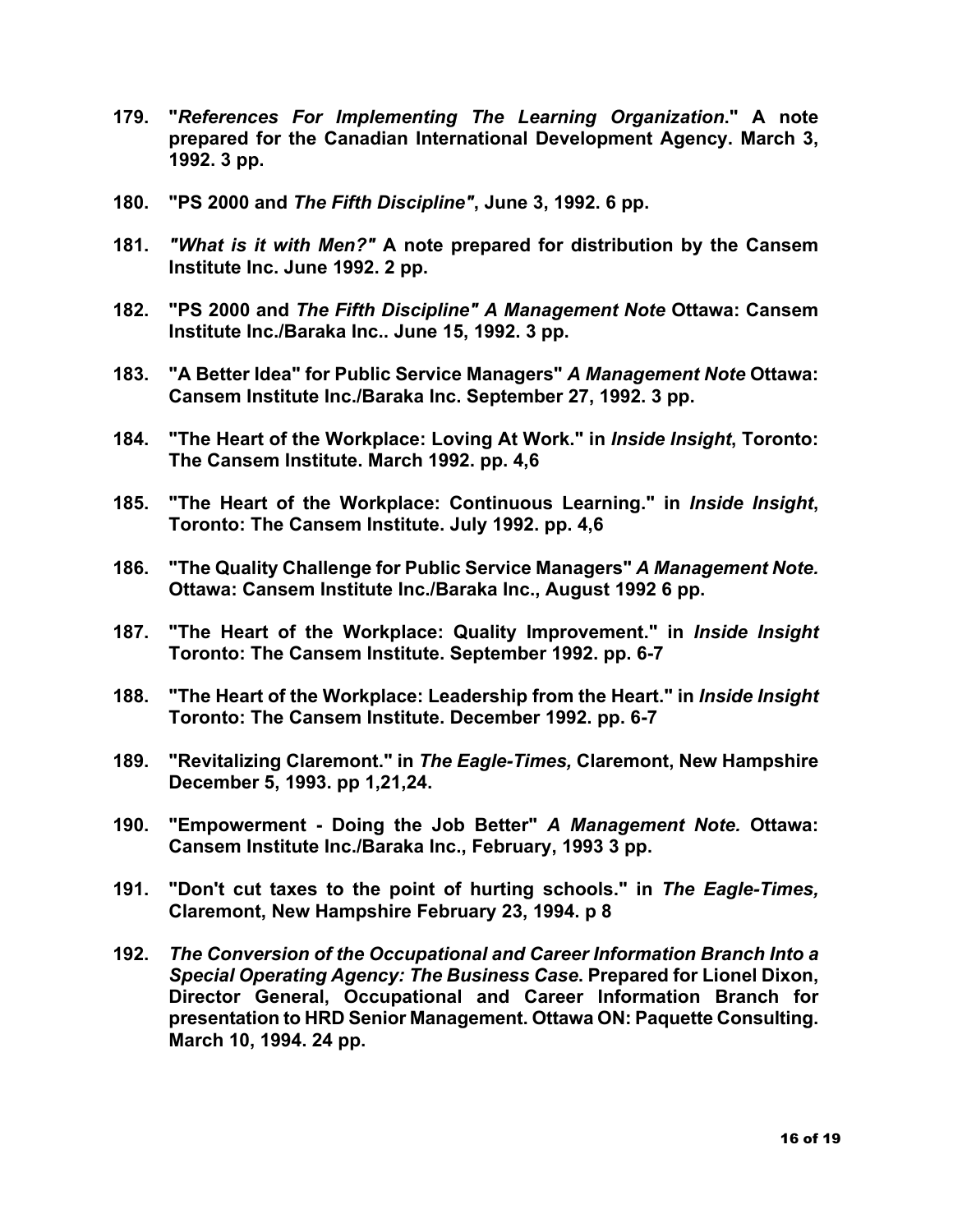- **193** *@***Planning and Democracy in Claremont" Ottawa: Baraka Inc./Paquette Consulting April 10, 1994 7 pp. published in** *The Eagle-Times,* **Claremont, New Hampshire in late April 1994**
- **194. "What Went Wrong With PS2000?"** *A Management Note.* **Ottawa: Baraka Inc./Paquette Consulting. August 26, 1994. 7 pp.**
- **195. "Resolving the Education-Taxation Puzzle" Ottawa: Baraka Inc./Paquette Consulting. August 23, 1994. 6 pp. published in** *The Eagle-Times,* **Claremont, New Hampshire in September 1994**
- **196. "Public Service Job Swap Could Be a Win-Win Situation",** *The Ottawa Citizen***, July 8, 1995. p. B7**
- **197.** *The National Capital Region: Prospects for the Future.* **A Statement Prepared for the Co-Chairs, Regional Economic Diversification Opportunities (REDO). Ottawa ON: Paquette Consulting. September 5, 1995. 35 pp.**
- **198.** *REDO/ODER Strategic Plan***. Presented to the REDO/ODER Board of Directors, September 15, 1995. Ottawa ON: Paquette Consulting. September 15,1995. 30 pages.**
- **199. "Seizing the Future Series. Letter to Editor of** *The Ottawa Citizen***, November 20, 1995, unpublished.**
- **200. "The Legacy of Clyde Wells."** *The Globe and Mail***. January 3, 1996 p. A20.**
- **201.** *@***The roadblocks that are hurting the local labour market***@***.** *The Ottawa Citizen***. April 7, 1996. Page A12**
- **202.** *International Joint Commission, Canadian Section: An Organizational Analysis.* **Merrickville, ON: TAPP Consulting Services. April 12, 1996. 25 pp plus 13 pp of appendices. (Confidential Report Prepared for the International Joint Commission; 19 pp public version distributed to staff)**
- **203.** *Request for Proposal: Development of Small Business Management Skills Guidelines. Statement of Work.* **Ottawa ON: Sector Councils***=* **Steering Committee and HRDC. August 6, 1996. 5 pp.**
- **204.** *Sector Councils<sup>=</sup> Assessment Project: Preliminary Results - A Presentation to the CLFDB/Sector Councils Committee.* **Ottawa, On: CLFDB. September 20, 1996. 28 pp.**
- **205.** *The Sectoral Approach and Sector Councils - A Situational Analysis.* **Ottawa ON: CLFDB Sector Councils***=* **Secretariat. October 4,1996. 11 pp.**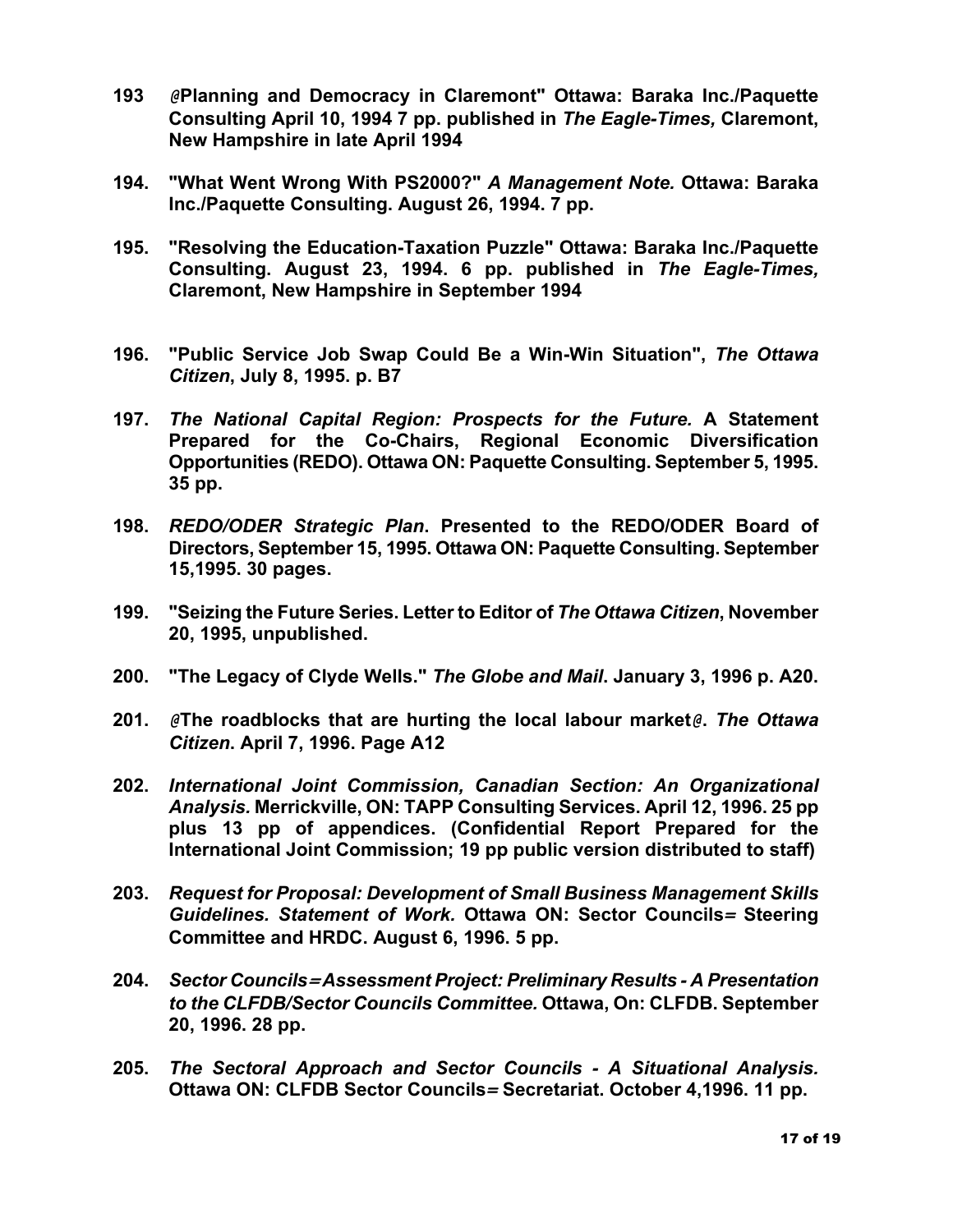- **206.** *Request for Proposal: Development of a Video Promoting the Use of the Small Business Management Skills Guide Developed for the Sector Councils<sup>=</sup> Steering Committee. Statement of Work.* **Ottawa ON: Sector Councils***=* **Steering Committee and HRDC. March 3,1997 3 pp.**
- **207.** *Briefing Note on Reasons for Incorporating the Sector Councils<sup>=</sup> Steering Committee.* **Memorandum to Sector Councils***=* **Steering Committee Members, dated March25, 1997. 3 pp.**
- **208.** *Winning Through Strategic Alliances.* **Common Brochure developed for the Sector Councils to promote the sectoral approach to human resource management as practised by the Sector Councils. Ottawa ON: CLFDB and the Sector Councils. April 1997 (revised and updated, August 1997) 6 pp.**
- **209.** *Briefing for the Board of Directors, Software Human Resource Council.* **Ottawa ON: Sector Councils***=* **Steering Committee. June 9, 1997. 8 pp.**
- **210.** *Sector Council - Provincial Relations.* **Ottawa ON: CLFDB Sector Councils***=* **Secretariat. June 17, 1997. 5 pp.**
- **211.** *A Sector Councils<sup>=</sup> Steering Committee Communications Package on Sector Councils.* **Ottawa ON: Sector Councils***=* **Steering Committee. July 17, 1997. 5pp.**
- **212.** *Sector Councils<sup>=</sup> Human Resources Techniques, Products, and Services.* **Common brochure developed for the Sector Councils to promote their products and services. Ottawa ON: Sector Councils***=* **Steering Committee. September 1997. 4 pp.**
- **213.** *Job Related Education & Training: A Personal Perspective and the Sector Council Initiatives - A Presentation to the CESBA Toronto Conference <sup>A</sup> Charting a New Course@***. Ottawa ON: CLFDB. December 3,1997. 34 pp.**
- **214.** *Budget Proposal for 1998-1999 Operational Plan.* **PowerPoint Presentation for the Sector Councils***=* **Steering Committee Meeting of April 7,1998. Ottawa ON: CLFDB/SCSC. 15 pp.**
- **215.** *3rd National Forum On Education* **(On Sector Councils). Memorandum dated February 18, 1998 to Catherine Gogan, ADM, Department of Education, Government of Newfoundland and Labrador. Ottawa ON: Sector Councils***=* **Steering Committee. 3 pp plus attachments.**
- **216.** *The Canadian Sector Councils - An Overview* **and** *Les conseils sectoriels - Aperēu.* **A PowerPoint Presentation Developed for Sector Councils for**